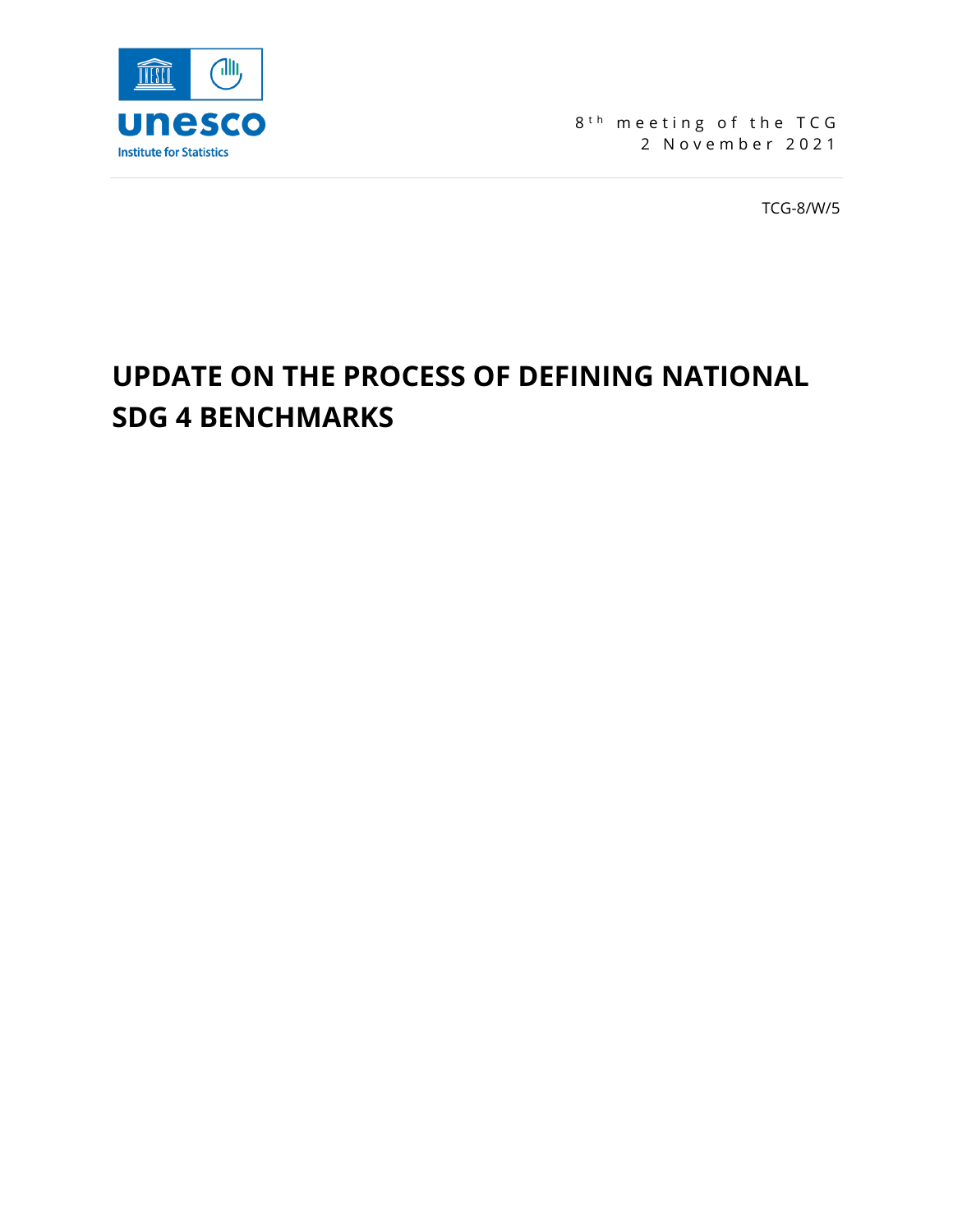#### **Background**

The Education 2030 Framework for Action calls on countries to establish "appropriate intermediate benchmarks (e.g. for 2020 and 2025)" for the SDG indicators, seeing them as "indispensable for addressing the accountability deficit associated with longer-term targets" (§28). However, most countries have not translated the global targets into national ones to serve as references to report their progress in a regular manner. To fill this gap, the Technical Cooperation Group on the Indicators for SDG 4 (TCG) agreed in 2019 on seven indicators to be benchmarked. The agreement was based on a review of [proposals](http://tcg.uis.unesco.org/wp-content/uploads/sites/4/2019/08/TCG6-REF-12-Benchmarking.pdf) by TCG members, which concluded that it would be possible to set benchmarks for 6 of the 43 SDG 4 indicators plus the Framework for Action public expenditure indicators, based on past trends, country coverage, frequency of data and policy relevance. The selected SDG 4 benchmark indicators are listed below:

- Indicator 4.1.1. Proportion of children and young people (a) in grades 2/3; (b) at the end of primary; and (c) at the end of lower secondary achieving at least a minimum proficiency level in (i) reading and (ii) mathematics, by sex
- Indicator 4.1.2. Completion rate (primary education, lower secondary education, upper secondary education)
- Indicator 4.1.4. Out-of-school rate (1 year before primary, primary education, lower secondary education, upper secondary education)
- Indicator 4.2.2. Participation rate in organized learning (one year before the official primary entry age), by sex
- Indicator 4.c.1. Proportion of teachers with the minimum required qualifications, by education level
- Equity indicator (to be defined)
- Education expenditure as a share of GDP/total public expenditure (Education 2030 [Framework for Action,](http://uis.unesco.org/sites/default/files/documents/education-2030-incheon-framework-for-action-implementation-of-sdg4-2016-en_2.pdf) §105)

The extraordinary session of the Global Education Meeting in October 2020 reminded Member States and the international community of this pending commitment and called on UNESCO and its partners, together with the SDG-Education 2030 Steering Committee to "propose relevant and realistic benchmarks of key SDG 4 indicators for subsequent monitoring" (§10).

The effectiveness of the process to set, monitor and act on benchmarks rests on two factors:

- First, political commitment is needed. Setting benchmarks as requested by the Framework for Action cannot be done at the global level, given the very large differences in starting points between countries. Benchmarks need to be realistic and based on national ownership. A global process may undermine these objectives and it was therefore proposed to define benchmarks at the regional level as a starting point: countries within each region tend to have more challenges in common and more opportunities to enter into policy dialogue and learn from each other.
- Second, technical challenges of measurement need to be overcome and therefore an approach to benchmarking SDG 4 indicators was proposed to help and guide regional entities and national governments in setting national benchmarks for the selected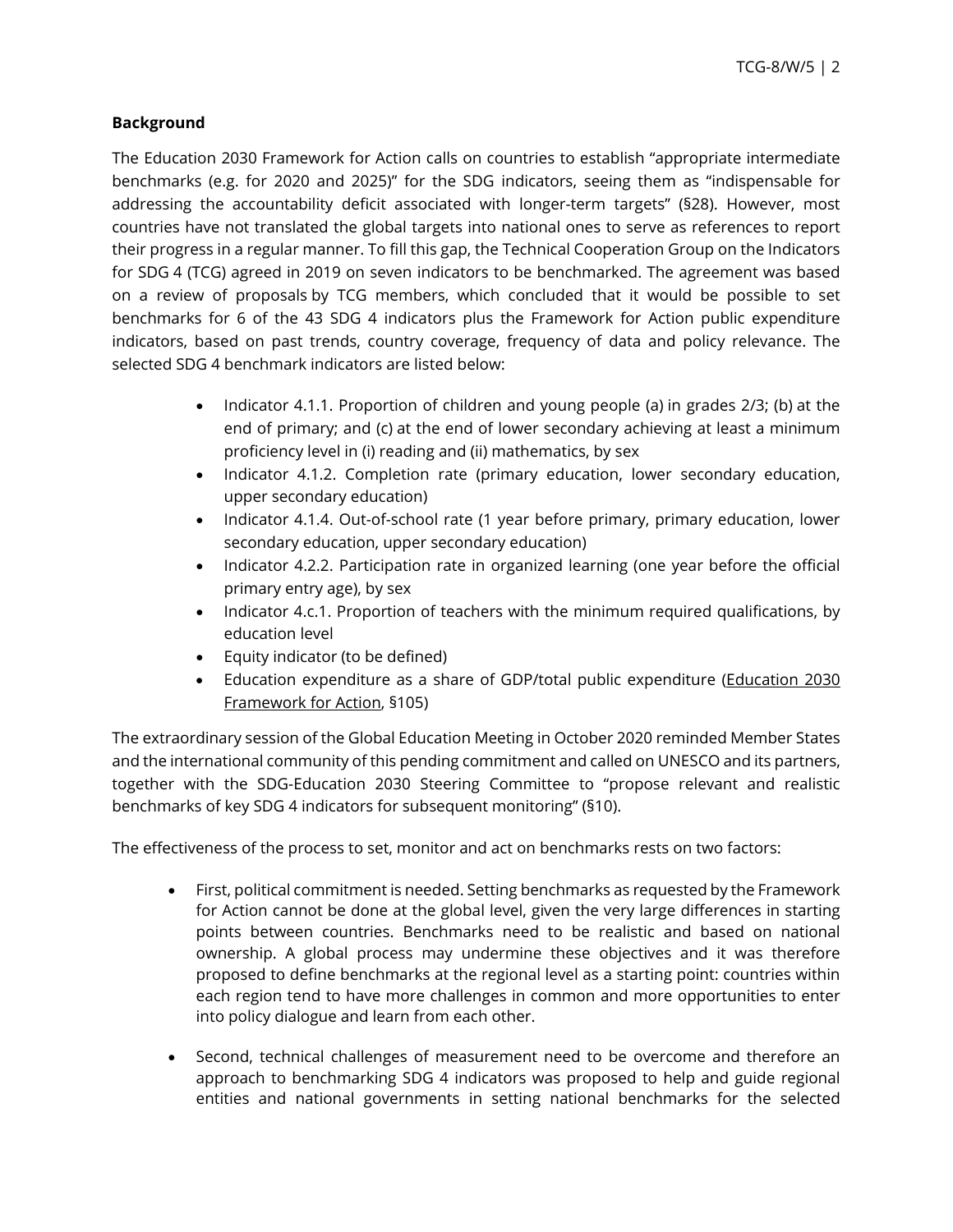indicators. The approach is based on the principles of fairness, efficiency, relevance, simplicity, and transparency.

The UNESCO Institute for Statistics (UIS) and the Global Education Monitoring Report (GEM Report) proposed a two-step political and technical process consisting of, first, regional benchmarks and, second, national benchmarks, and this was endorsed by the TCG:

- The regional benchmark level, with the definition of a common regional minimum reference, offers a balance when countries in a region share many of the same challenges. A regional approach in conjunction with a national benchmark enables engagement across countries and offers opportunities to countries to be inspired and to learn from each other.
- The national benchmark levels for the selected indicators shall reflect countries' realities and will be based on their starting points, contexts, plans and ambitions.

The aim of benchmarking SDG 4 indicators is to serve as a framework to identify and support national actions to fill data and policy gaps and to help address common challenges by prompting an exchange of best practices, mutual learning, gathering and dissemination of information and evidence of what works, as well as advice and support for policy reforms. The progress on SDG 4 and its targets depends on the contribution of each country for each policy area by defining a quantitative target and the set of actions and policies to support the achievement.

The benchmarking process is also responding to the United Nations Secretary General's Synthesis Report (UNSG, 2014)[1](#page-2-0), which recommended that four levels of monitoring should be considered: global, regional, thematic and national. This process aims to align these four indicator levels.

Table 1 provides an overview of the globally benchmarked SDG 4 indicators and the proposed regionally benchmarked indicators.

**Table 1: Overview of the benchmarked indicators in the SDG 4 monitoring framework and the proposed benchmarked indicators in regional monitoring frameworks**

<span id="page-2-0"></span><sup>&</sup>lt;sup>1</sup> UN Secretary-General, (2014), The Road to Dignity by 2030: Ending Poverty, Transforming All Lives [and Protecting the Planet, Synthesis Report of the Secretary-General on the Post-2015](https://www.un.org/en/development/desa/publications/files/2015/01/SynthesisReportENG.pdf) Agenda, §149.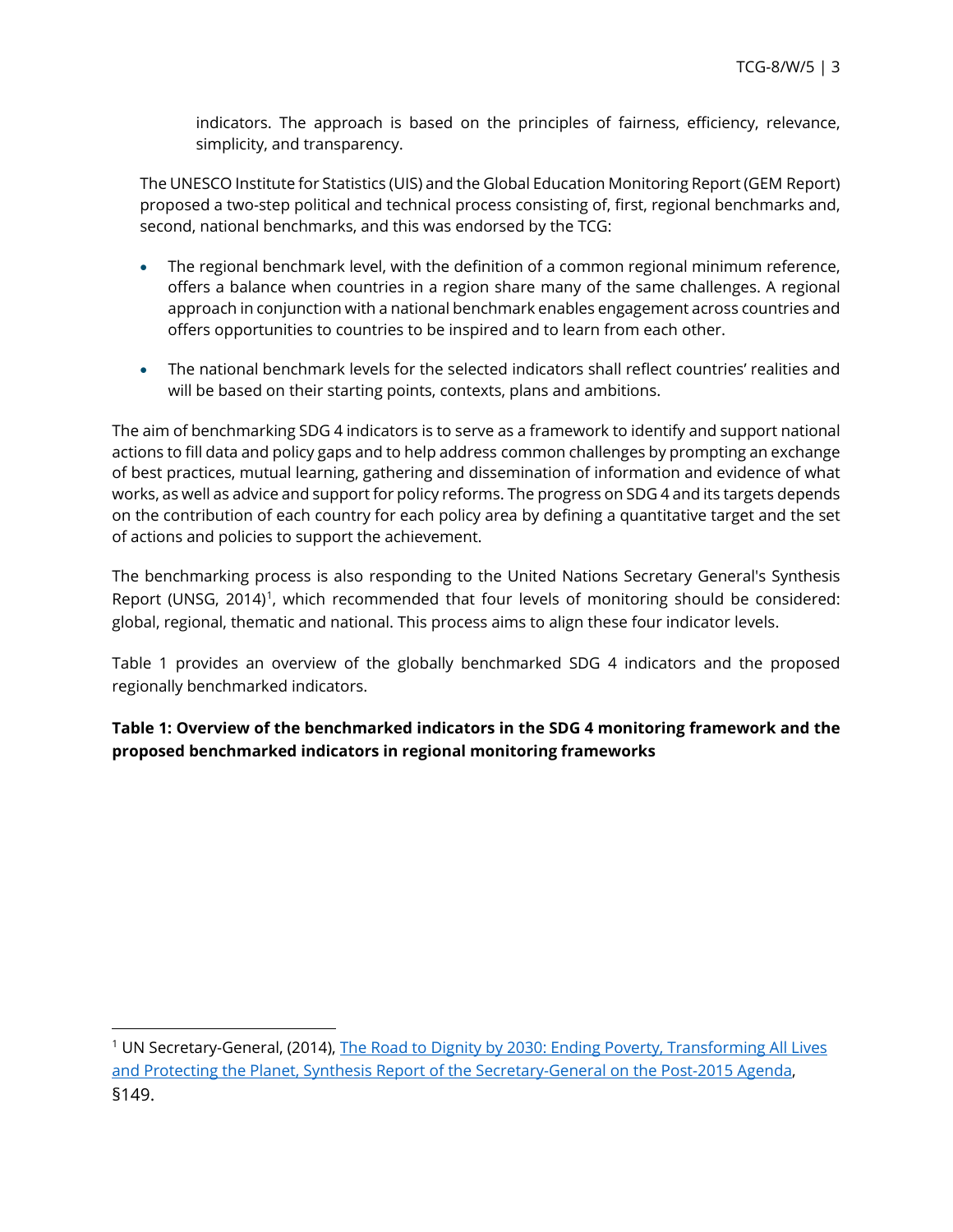

Note (1): Indicators in red are the global benchmarked indicators.

Note (2): The European Union has adopted only 3 of the 7 benchmarked indicators: (i) learning proficiency (ii) completion rate and (iv) pre-primary enrolment rate.

The UIS has produced a series of reports intended to bring a regional focus to SDG 4 monitoring by highlighting work being done in the regions while comparing SDG 4 targets with those established by regional and subregional bodies. In addition to this series of reports, there are many data resources in the UIS TCG microsite, including a section devoted to [benchmarking](http://tcg.uis.unesco.org/benchmarks/) with regional and country [Dashboards](http://tcg.uis.unesco.org/benchmarks-dashboard/) for each of the seven SDG 4 indicators identified for benchmarking among others and a Data Book that highlights how each region performs across SDG 4 indicators. A summary of the progress in setting benchmarks at the regional level is presented in Annex 1.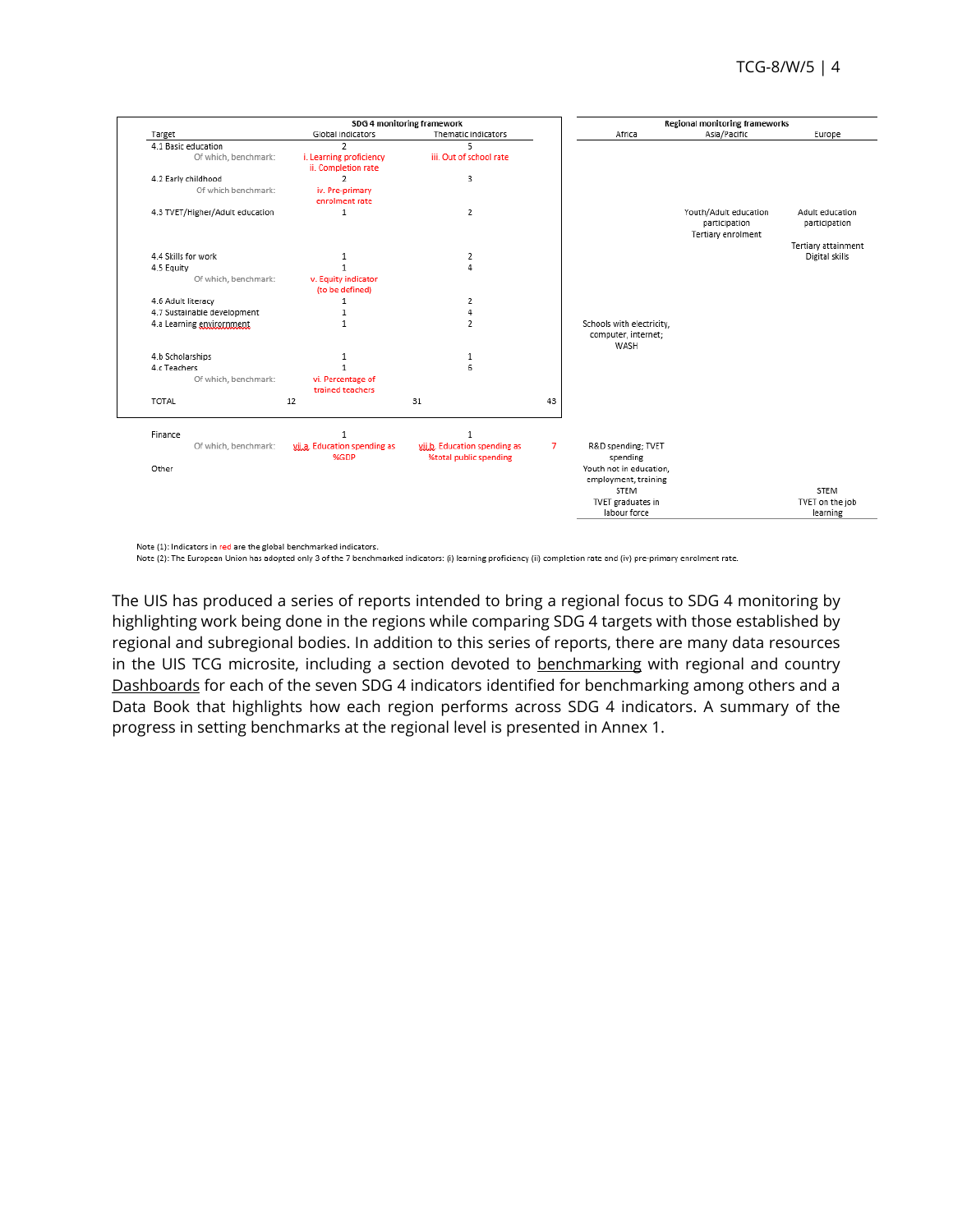#### **Consensus building process**

The main point is to reassure that this is a coherent and fully articulated process that aligns national (i.e. national plan), regional (i.e. EU, AU, AP, CARICOM, etc.) and global (i.e. SDG 4) education agendas (Figure 1). Countries are expected to submit targets/benchmarks they already have. In case countries do not have such targets, they are expected to submit ones to which they would be willing to commit. This process reminds all countries that they signed up to submit targets that represent their contribution to the global effort to achieve SDG 4 by 2030.



#### **Figure 1: Consensus building workflow**

#### **Compilation process**

Countries were invited to submit their national benchmark values for 2025 and 2030 for each of the seven global and thematic benchmark indicators, On 4 August 2021, Ms Stefania Giannini, Assistant Director-General for Education at UNESCO, invited them to submit these values for the seven indicators for both years agreed at the Global Education Meeting on 13 July 2021. To facilitate this exercise, the UIS and the GEMR shared with countries a template with projected benchmark values to serve as a basis for discussion and help in decision-making. It might be the case that a country did not currently have targets set for the selected benchmark indicators in the template: this would be either because there is no national plan or the national information system has not generated the values for those indicators yet.

In parallel, the UIS and the GEMR started a mining process to collect national targets from publicly available official documents [\(Voluntary National Reviews,](https://sustainabledevelopment.un.org/vnrs/) [Planipolis,](https://planipolis.iiep.unesco.org/en) [Global Partnership for Education,](https://www.globalpartnership.org/where-we-work/togo)  national sector plans, etc.) to identify national benchmarks (Figure 2).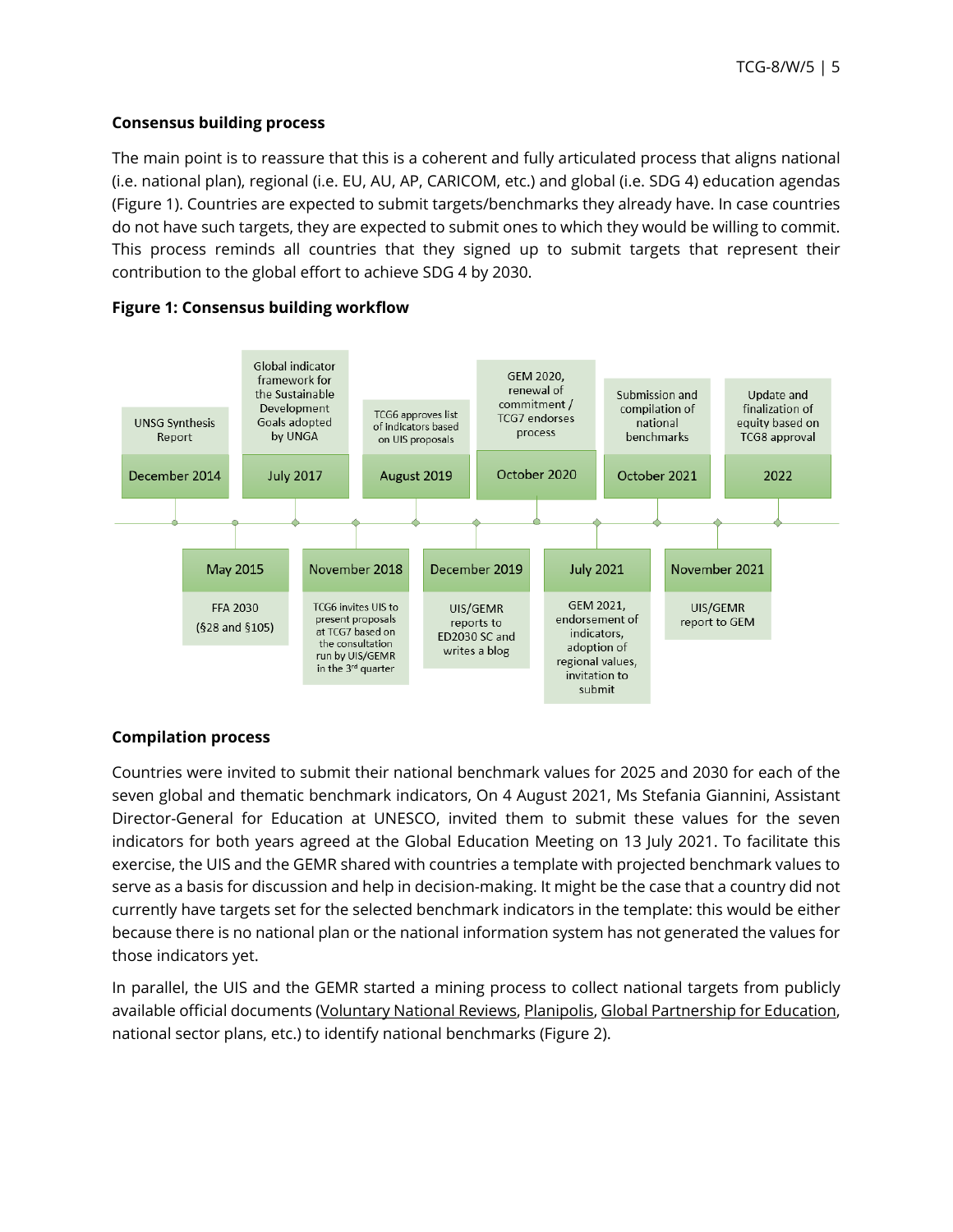In June 2021, a letter from the European Commission confirmed that three of the seven indicators for which the targets have been set for 2030, indeed correspond to the seven monitoring areas of the SDG-4 benchmarking process, and merit to be considered as the EU regional contribution[2](#page-5-0).



**Figure 2: Benchmarking process: compilation and analysis**

The status of the benchmarking process is described in Table 2. As of October 20, 71 countries have submitted their national benchmark values and 19 of EU countries go with the EU benchmarks. A completed template with national benchmarks is still expected to be submitted by at least 16 countries shortly and only 3 countries have declared that they will not submit any national benchmarks. The extensive data mining process covered 147 countries and found an average of 11 indicators per year per country.

<span id="page-5-0"></span>*<sup>2</sup>*

*<sup>1.</sup> The share of low-achieving 15-year-olds in reading, mathematics and science should be less than 15%, which is equivalent with SDG indicator 4.1.1c (expressed as one minus this share).*

*<sup>2.</sup> The share of early leavers from education and training aged 18-24 should be less than 9%, which is equivalent to UN SDG indicator 4.1.2.*

*<sup>3.</sup> At least 96% of children between 3 years old and the starting age for compulsory primary education should participate in early childhood education, which is similar to the SDG indicator 4.2.2.*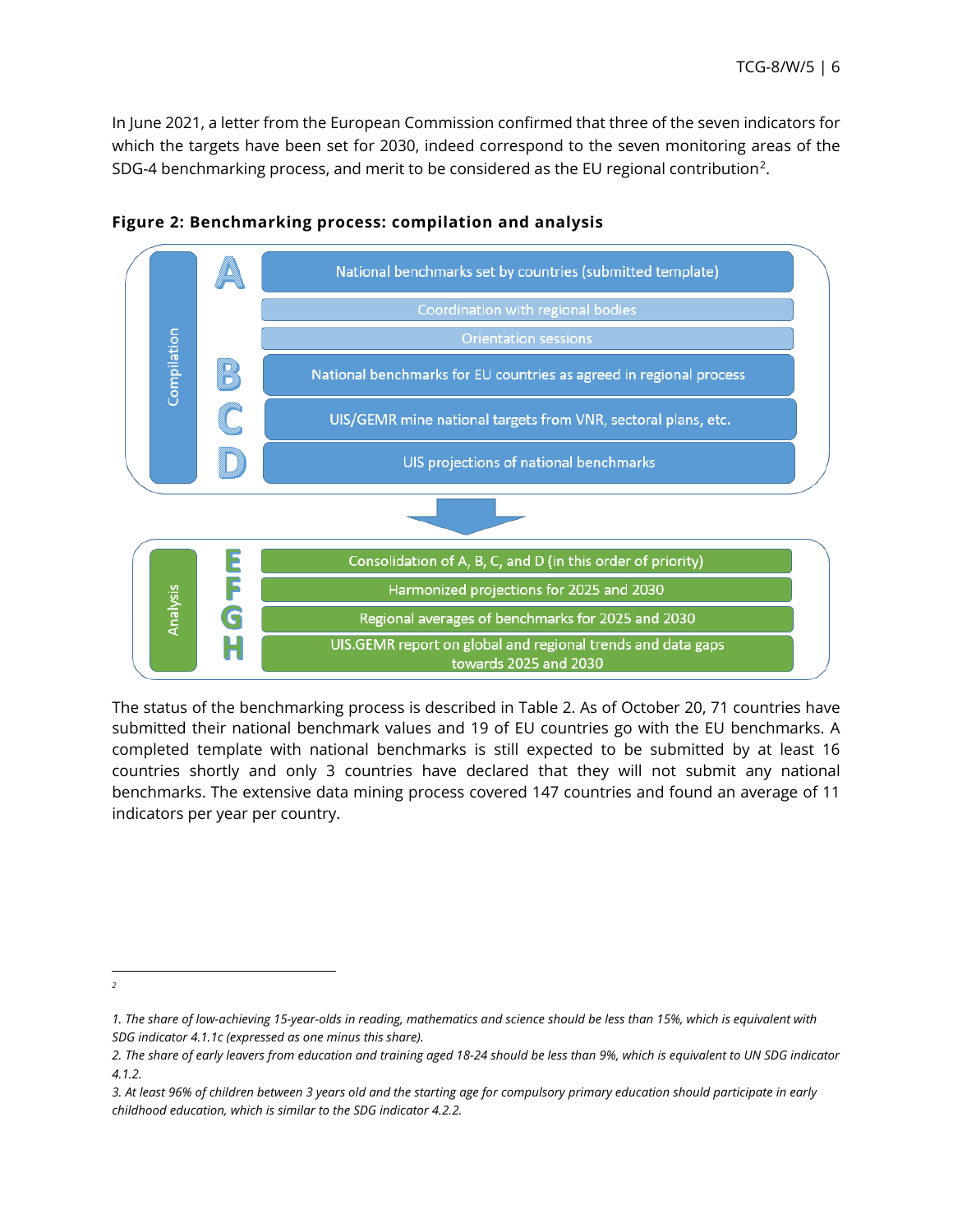#### **Table 2: Status of Submission as of October 20th.**

| Indicator                                                                     | Value          |
|-------------------------------------------------------------------------------|----------------|
| Total number of countries                                                     | 213            |
| Number of countries that submitted templates                                  | 71             |
| Number of EU countries taking regional EU benchmarks (out of 27 EU countries) | 19             |
| Number of countries that will submit completed templates                      | 16             |
| Number of countries that will not participate                                 | $\overline{3}$ |
| Number of countries for which there is at least 1 target set                  | 126            |
| Average number of benchmarked indicators per country (max=19)                 | 11             |

#### **Dissemination and monitoring**

**Dashboard of national benchmarks:** to enhance visibility and impact, a dashboard with national benchmarks and projected regional averages for all benchmark indicators will be widely disseminated in the Global Education Observatory.

**Monitoring progress:** a short report informing of the progress and data gaps will be elaborated based on collected data in order to:

- Ensure a transparent approach in relation to progress against the committed benchmarks
- Share good practices and lessons learnt in relation to actions oriented towards achieving the 5 priority areas.

The baseline and subsequent monitoring reports will aim to inform:

- the regional organization and coordination bodies
- the broader international community.